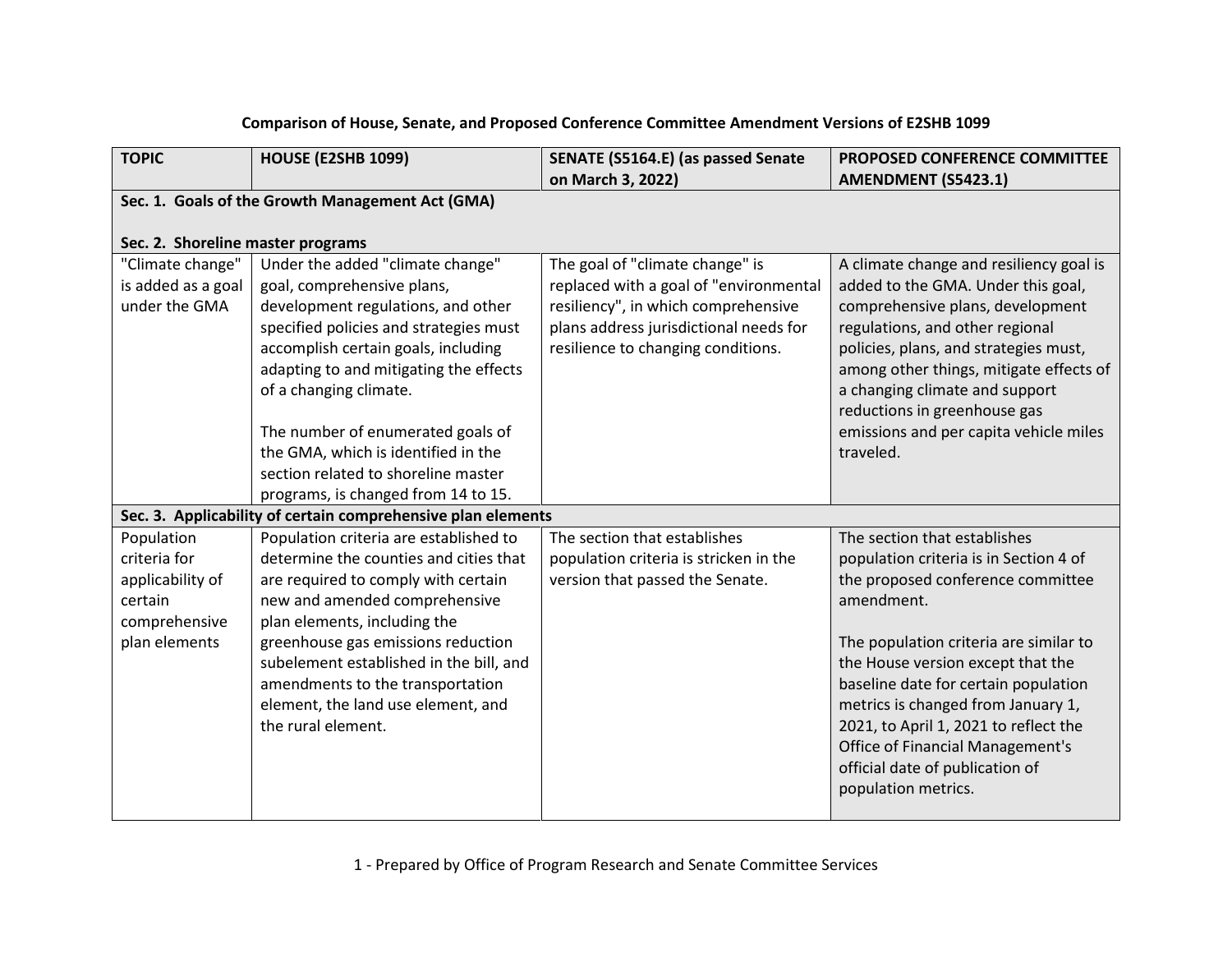| <b>TOPIC</b>                | <b>HOUSE (E2SHB 1099)</b>                                                    | SENATE (S5164.E) (as passed Senate                                       | <b>PROPOSED CONFERENCE COMMITTEE</b>                                             |
|-----------------------------|------------------------------------------------------------------------------|--------------------------------------------------------------------------|----------------------------------------------------------------------------------|
|                             |                                                                              | on March 3, 2022)                                                        | <b>AMENDMENT (S5423.1)</b>                                                       |
|                             |                                                                              |                                                                          |                                                                                  |
| Sec. 4. Comprehensive plans |                                                                              |                                                                          |                                                                                  |
| Land use                    | The land use element of                                                      | The section related to comprehensive                                     | The section related to comprehensive                                             |
| element                     | comprehensive plans is amended to                                            | plans is Section 3 of the version that                                   | plans is Section 3 of the proposed                                               |
|                             | provide that it should: give special                                         | passed the Senate.                                                       | conference committee amendment.                                                  |
|                             | consideration to achieving                                                   |                                                                          |                                                                                  |
|                             | environmental justice; and reduce per                                        | The land use element must, rather                                        |                                                                                  |
|                             | capita vehicle miles traveled within the                                     | than should, give special consideration                                  | Similar to the House version except                                              |
|                             | jurisdiction.                                                                | to achieving environmental justice in<br>its goals and policies.         | that, with regard to wildfires, the land<br>use element must reduce and mitigate |
|                             | The land use element is amended to                                           |                                                                          | the risk to lives and property posed by                                          |
|                             | provide that it must: avoid creating or                                      | The land use element must reduce and                                     | wildfires by using land use planning                                             |
|                             | worsening environmental health                                               | mitigate the risk to lives and property                                  | tools, which may include, among other                                            |
|                             | disparities; and reduce and mitigate                                         | posed by wildfires by using land use                                     | things, protecting existing residential                                          |
|                             | the risk posed by wildfire by using land                                     | planning tools, which may include,                                       | development through community                                                    |
|                             | use planning tools.                                                          | among other things, appropriate                                          | wildfire preparedness and fire                                                   |
|                             |                                                                              | development standards for residential                                    | adaptation measures.                                                             |
|                             |                                                                              | development in the wildland urban                                        |                                                                                  |
|                             |                                                                              | interface area.                                                          |                                                                                  |
|                             |                                                                              |                                                                          |                                                                                  |
|                             |                                                                              |                                                                          |                                                                                  |
| Rural element               | The existing rural element of                                                | Removes the requirement that the                                         | Same as in Senate version.                                                       |
|                             | comprehensive plans is amended to                                            | rural element of the GMA must                                            |                                                                                  |
|                             | provide that it must protect the rural<br>character of rural areas by, among | protect existing natural areas,<br>including native forests, grasslands, |                                                                                  |
|                             | other things, protecting natural areas.                                      | and riparian areas.                                                      |                                                                                  |
| Transportation              | The existing transportation element is                                       | Retains language from House.                                             | Retains language from both House and                                             |
| element                     | amended to require that the forecasts                                        |                                                                          | Senate.                                                                          |
|                             | of traffic demand contained within the                                       | Adds provisions related to the                                           |                                                                                  |
|                             | transportation element of                                                    | establishment of level of service                                        |                                                                                  |
|                             | comprehensive plans must address                                             | standards are amended to provide                                         |                                                                                  |
|                             | forecasts of multimodal transportation                                       | that they must also address state-                                       |                                                                                  |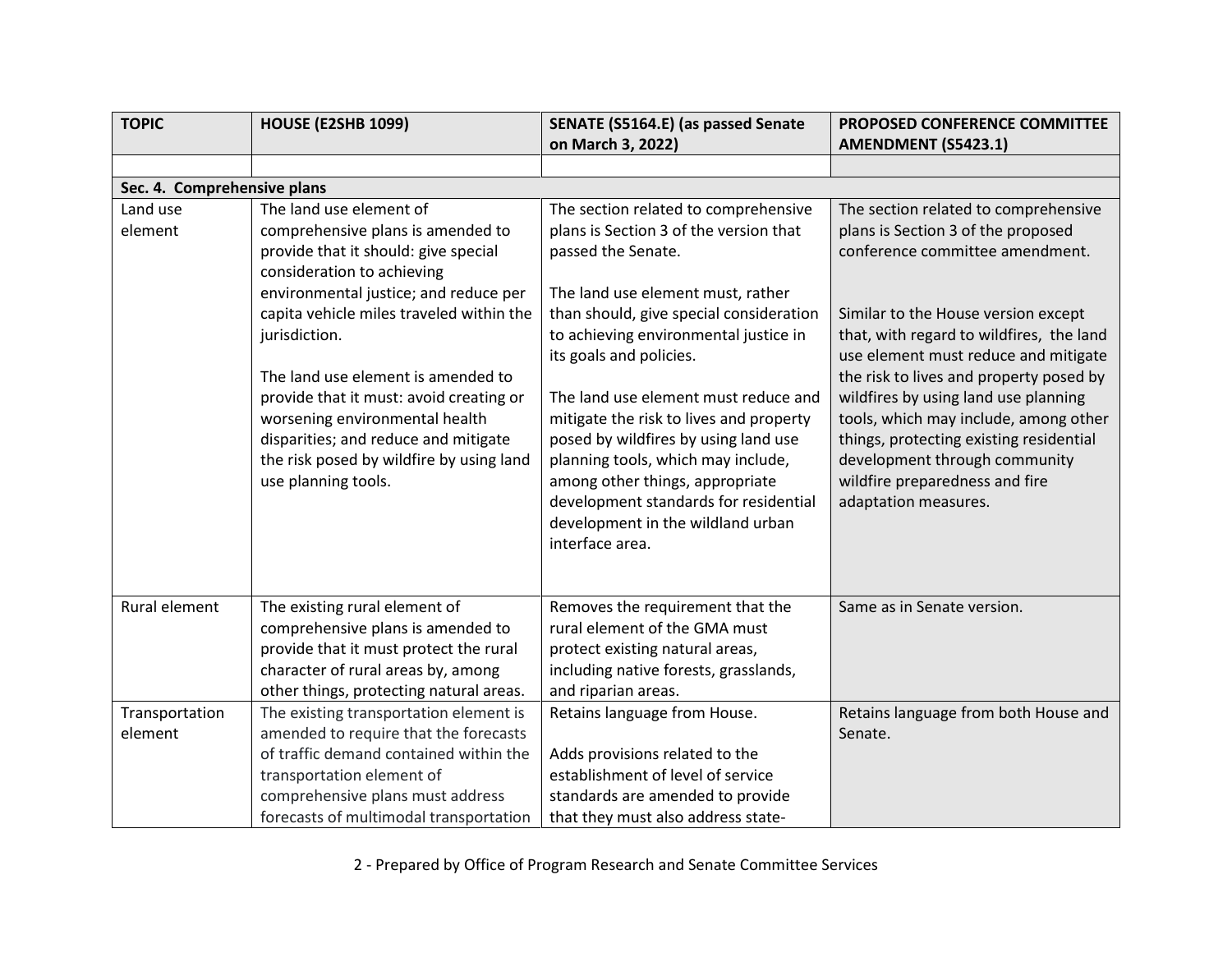| <b>TOPIC</b>                                                                                                  | <b>HOUSE (E2SHB 1099)</b>                                                                                                                                                                                                                                                                                                                                                                                                                                                                                                                                                                                                                                              | SENATE (S5164.E) (as passed Senate                                                                                                                                                                                                                                                                                                                                                                                                                                                                                                                                              | PROPOSED CONFERENCE COMMITTEE                                                                                                                                                                                             |
|---------------------------------------------------------------------------------------------------------------|------------------------------------------------------------------------------------------------------------------------------------------------------------------------------------------------------------------------------------------------------------------------------------------------------------------------------------------------------------------------------------------------------------------------------------------------------------------------------------------------------------------------------------------------------------------------------------------------------------------------------------------------------------------------|---------------------------------------------------------------------------------------------------------------------------------------------------------------------------------------------------------------------------------------------------------------------------------------------------------------------------------------------------------------------------------------------------------------------------------------------------------------------------------------------------------------------------------------------------------------------------------|---------------------------------------------------------------------------------------------------------------------------------------------------------------------------------------------------------------------------|
| Climate change<br>and resiliency<br>element                                                                   | demands and needs within cities and<br>urban growth areas, and forecasts of<br>traffic demands and needs outside of<br>cities and urban growth areas.<br>A development approval may not be<br>denied because it fails to meet traffic<br>level of service standards if it is<br>possible to provide for the<br>transportation needs of a<br>development through various<br>specified transportation measures,<br>including increased or enhanced public<br>transportation service.<br>A climate change and resiliency<br>element is added to the list of<br>elements that must be included in a<br>comprehensive plan adopted under<br>the GMA. The climate change and | on March 3, 2022)<br>owned or operated transit routes that<br>serve urban areas if the Department of<br>Transportation (WSDOT) has prepared<br>such standards.<br>Requires the transportation element<br>to include an active transportation<br>component that identifies and<br>designates planned improvements for<br>active transportation facilities and<br>corridors.<br>The climate change and resiliency<br>element is renamed as the resiliency<br>element. The resiliency element must<br>address environmental problems<br>specific to the jurisdiction. It no longer | <b>AMENDMENT (S5423.1)</b><br>Same as in House version.                                                                                                                                                                   |
|                                                                                                               | resiliency element must be designed<br>to result in reductions in overall<br>greenhouse gas emissions and that<br>must enhance resiliency to and avoid<br>the adverse impacts of climate change.                                                                                                                                                                                                                                                                                                                                                                                                                                                                       | includes language related to reducing<br>climate impacts to vulnerable<br>populations and overburdened<br>communities.                                                                                                                                                                                                                                                                                                                                                                                                                                                          |                                                                                                                                                                                                                           |
| Climate change<br>and resiliency<br>element -<br>greenhouse gas<br>emissions (GHG)<br>reduction<br>subelement | A GHG emissions reduction<br>subelement is added to the list of<br>elements that must be included in<br>comprehensive plans adopted under<br>the GMA. The GHG emissions<br>reduction subelement must identify                                                                                                                                                                                                                                                                                                                                                                                                                                                          | Removes the greenhouse gas<br>emissions reduction subelement.                                                                                                                                                                                                                                                                                                                                                                                                                                                                                                                   | Similar to House version.<br>Until December 31, 2034, actions not<br>specifically identified in guidelines<br>adopted by the Department of<br>Commerce must be considered to be<br>sufficient to meet the requirements of |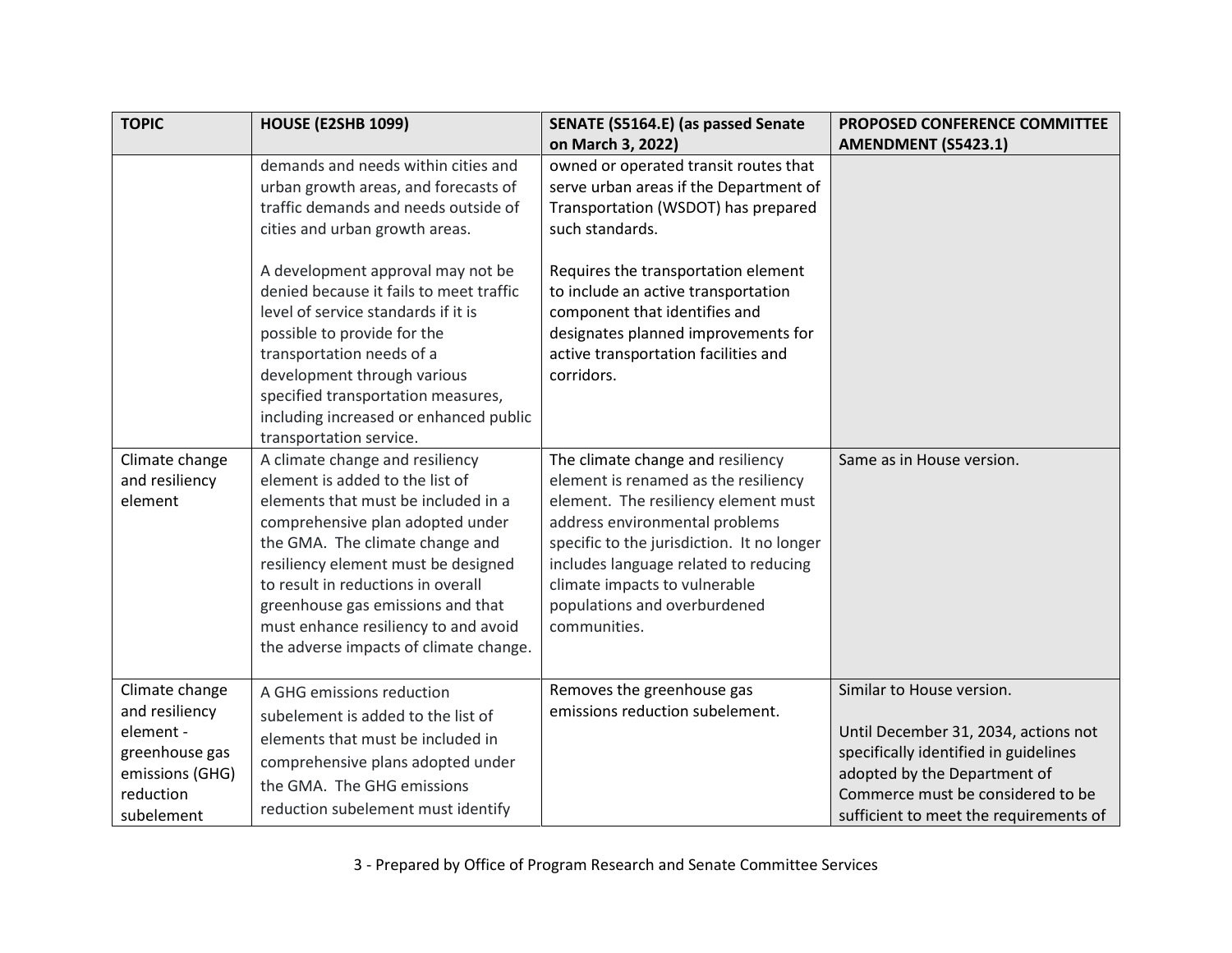| <b>TOPIC</b> | <b>HOUSE (E2SHB 1099)</b>                 | SENATE (S5164.E) (as passed Senate | PROPOSED CONFERENCE COMMITTEE                                               |
|--------------|-------------------------------------------|------------------------------------|-----------------------------------------------------------------------------|
|              |                                           | on March 3, 2022)                  | <b>AMENDMENT (S5423.1)</b>                                                  |
|              | the actions the jurisdiction will take    |                                    | the GHG reduction subelement if the                                         |
|              | during the planning cycle consistent      |                                    | actions provide for the authorization                                       |
|              | with the guidelines published by the      |                                    | of the development of middle housing                                        |
|              | Department of Commerce                    |                                    | types within one-quarter mile of major<br>transit stops within urban growth |
|              | (Commerce) that will, among other         |                                    | areas.                                                                      |
|              | things, result in reductions both in      |                                    |                                                                             |
|              | vehicle miles traveled (VMT) within       |                                    |                                                                             |
|              | the jurisdiction and in overall GHG       |                                    |                                                                             |
|              | emissions generated by the                |                                    |                                                                             |
|              | transportation and land use systems       |                                    |                                                                             |
|              | within the jurisdiction.                  |                                    |                                                                             |
|              |                                           |                                    |                                                                             |
|              | Actions not specifically identified in    |                                    |                                                                             |
|              | the guidelines published by Commerce      |                                    |                                                                             |
|              | may be considered to be consistent        |                                    |                                                                             |
|              | with those guidelines only if they are    |                                    |                                                                             |
|              | projected to achieve GHG emissions        |                                    |                                                                             |
|              | reductions or VMT reductions              |                                    |                                                                             |
|              | equivalent to what would be required      |                                    |                                                                             |
|              | of the jurisdiction under Commerce's      |                                    |                                                                             |
|              | guidelines and they are supported by      |                                    |                                                                             |
|              | scientifically credible projections.      |                                    |                                                                             |
|              |                                           |                                    |                                                                             |
|              | Until December 31, 2034, actions not      |                                    |                                                                             |
|              | specifically identified in the guidelines |                                    |                                                                             |
|              | developed by Commerce, or                 |                                    |                                                                             |
|              | considered to be consistent with those    |                                    |                                                                             |
|              | guidelines according to the process       |                                    |                                                                             |
|              | described above, must still be            |                                    |                                                                             |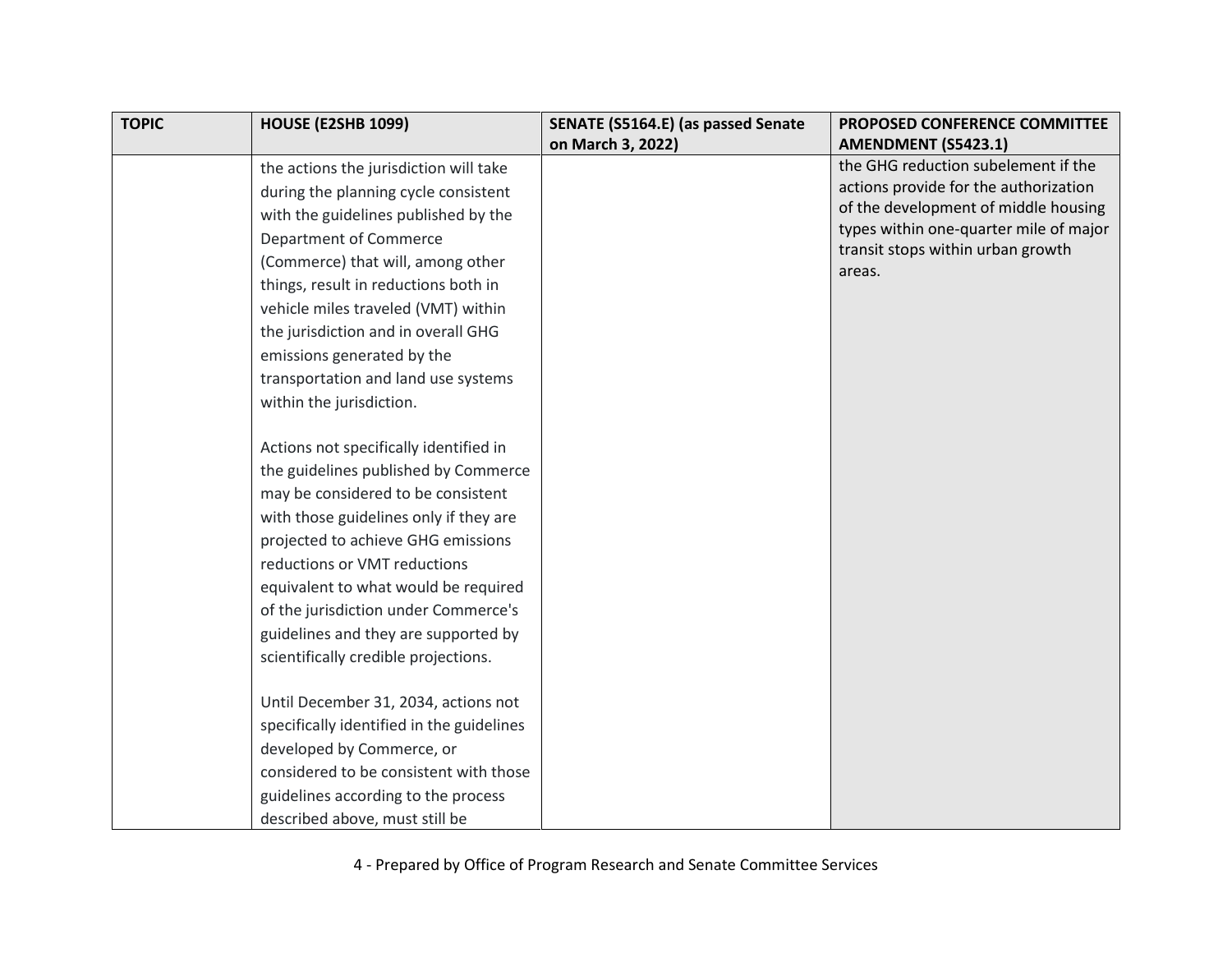| <b>TOPIC</b>             | <b>HOUSE (E2SHB 1099)</b>                 | SENATE (S5164.E) (as passed Senate     | PROPOSED CONFERENCE COMMITTEE                                              |
|--------------------------|-------------------------------------------|----------------------------------------|----------------------------------------------------------------------------|
|                          |                                           | on March 3, 2022)                      | AMENDMENT (S5423.1)                                                        |
|                          | considered to be sufficient to meet the   |                                        |                                                                            |
|                          | requirements of the GHG emissions         |                                        |                                                                            |
|                          | reduction subelement if the actions       |                                        |                                                                            |
|                          | provide for the authorization of the      |                                        |                                                                            |
|                          | development of specified types of         |                                        |                                                                            |
|                          | middle housing.                           |                                        |                                                                            |
| Climate change           | A resiliency subelement is added to       | The resiliency subelement is amended   | Similar to House version, with                                             |
| and resiliency           | the list of elements that must be         | to provide that it must equitably      | amended language related to natural                                        |
| element -                | included in comprehensive plans           | enhance resiliency to, and avoid or    | hazard mitigation plan requirements.                                       |
| resiliency<br>subelement | adopted under the GMA. The                | substantially reduce the adverse       | This includes changing the length of<br>the extension a county or city may |
|                          | resiliency subelement must, among         | impacts of, climate change in human    | request in order to submit such                                            |
|                          | other things, equitably enhance           | communities and ecological systems     | mitigation plans, from 36 months to 48                                     |
|                          | resiliency to, and avoid or substantially | through goals, policies, and programs  | months.                                                                    |
|                          | reduce the adverse impacts of, climate    | consistent with the best available     |                                                                            |
|                          | change on people, property, and           | science and scientifically credible    |                                                                            |
|                          | ecological systems through goals,         | climate projections and impact         |                                                                            |
|                          | policies, and programs consistent with    | scenarios that moderate or avoid       |                                                                            |
|                          | the best available science and            | harm, enhance the resiliency of        |                                                                            |
|                          | scientifically credible climate           | natural and human systems, and         |                                                                            |
|                          | projections and impact scenarios.         | enhance beneficial opportunities.      |                                                                            |
|                          |                                           |                                        |                                                                            |
|                          | A natural hazard mitigation plan or       | The option to adopt a natural hazard   |                                                                            |
|                          | similar plan that complies with the       | mitigation plan to satisfy the         |                                                                            |
|                          | applicable requirements of the GMA        | requirements of the resiliency         |                                                                            |
|                          | may be adopted by reference to satisfy    | subelement is amended to provide,      |                                                                            |
|                          | those requirements.                       | among other things, that to the extent |                                                                            |
|                          |                                           | any of the substantive requirements of |                                                                            |
|                          |                                           | the resiliency subelement are not      |                                                                            |
|                          |                                           | addressed, or are inadequately         |                                                                            |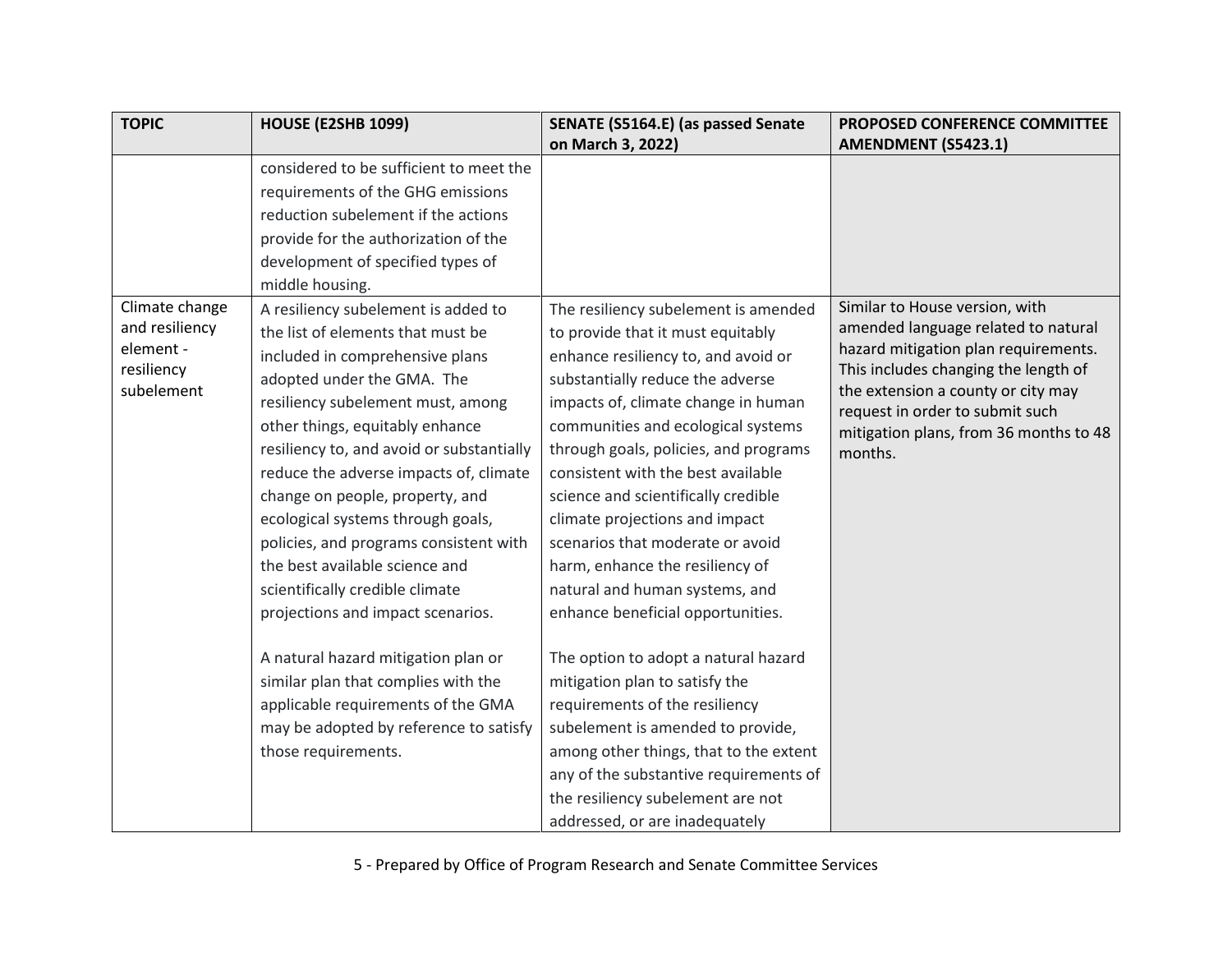| <b>TOPIC</b>          | <b>HOUSE (E2SHB 1099)</b>                 | SENATE (S5164.E) (as passed Senate                           | PROPOSED CONFERENCE COMMITTEE                                        |
|-----------------------|-------------------------------------------|--------------------------------------------------------------|----------------------------------------------------------------------|
|                       |                                           | on March 3, 2022)                                            | <b>AMENDMENT (S5423.1)</b>                                           |
|                       |                                           | addressed, in the referenced natural                         |                                                                      |
|                       |                                           | hazard mitigation plan, a county or city                     |                                                                      |
|                       |                                           | must supplement the natural hazard                           |                                                                      |
|                       |                                           | mitigation plan accordingly.                                 |                                                                      |
|                       |                                           |                                                              |                                                                      |
|                       |                                           | A process by which a planning                                |                                                                      |
|                       |                                           | jurisdiction may seek an extension of                        |                                                                      |
|                       |                                           | time in which to submit a natural                            |                                                                      |
|                       |                                           | hazard mitigation plan is established.                       |                                                                      |
|                       | Sec. 5. Department of Commerce guidelines |                                                              |                                                                      |
| Adoption of           | Commerce, in consultation with            | The section related to the adoption of                       | Similar to House version, with added                                 |
| planning              | specified state agencies, must publish    | guidelines by Commerce is stricken in<br>the Senate version. | language that Commerce's guidelines                                  |
| measures to<br>reduce | guidelines that specify a set of          |                                                              | may include measures that have a<br>demonstrated ability to increase |
| greenhouse gas        | measures that counties and cities have    |                                                              | housing capacity within urban growth                                 |
| emissions             | available to them to take through         |                                                              | areas.                                                               |
|                       | updates to their comprehensive plans      |                                                              |                                                                      |
|                       | and development regulations that          |                                                              |                                                                      |
|                       | have a demonstrated ability to reduce     |                                                              |                                                                      |
|                       | GHG emissions in order to achieve         |                                                              |                                                                      |
|                       | statewide GHG emissions reductions        |                                                              |                                                                      |
|                       | required by the state Clean Air Act       |                                                              |                                                                      |
| Planning              | Commerce, in consultation with the        | The section related to the adoption of                       | Same as in House version.                                            |
| measures to           | Department of Transportation              | guidelines by Commerce is stricken in                        |                                                                      |
| reduce vehicle        | (WSDOT), must publish guidelines that     | the Senate version.                                          |                                                                      |
| miles traveled        | specify a set of measures that counties   |                                                              |                                                                      |
|                       | and cities have available to them to      |                                                              |                                                                      |
|                       | take through updates to their             |                                                              |                                                                      |
|                       | comprehensive plans and                   |                                                              |                                                                      |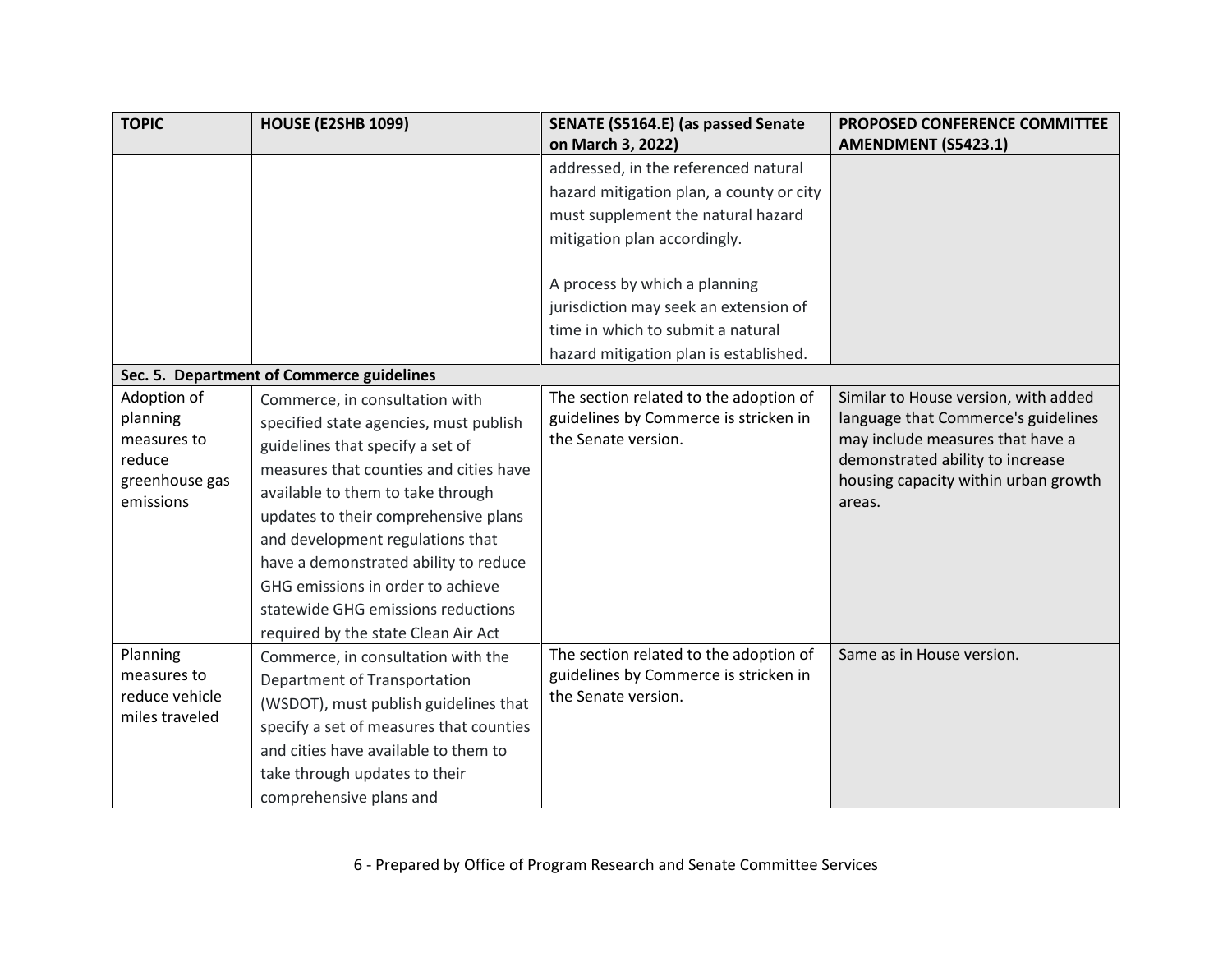| <b>TOPIC</b>                  | <b>HOUSE (E2SHB 1099)</b>                                                                                                                                                                                                                                                                                                                                                                                                                         | SENATE (S5164.E) (as passed Senate                                                                     | PROPOSED CONFERENCE COMMITTEE                                                                                                                                                                                                                                                                                                                                                                                                                                                                                                                                                                                                                                                                       |
|-------------------------------|---------------------------------------------------------------------------------------------------------------------------------------------------------------------------------------------------------------------------------------------------------------------------------------------------------------------------------------------------------------------------------------------------------------------------------------------------|--------------------------------------------------------------------------------------------------------|-----------------------------------------------------------------------------------------------------------------------------------------------------------------------------------------------------------------------------------------------------------------------------------------------------------------------------------------------------------------------------------------------------------------------------------------------------------------------------------------------------------------------------------------------------------------------------------------------------------------------------------------------------------------------------------------------------|
|                               |                                                                                                                                                                                                                                                                                                                                                                                                                                                   | on March 3, 2022)                                                                                      | <b>AMENDMENT (S5423.1)</b>                                                                                                                                                                                                                                                                                                                                                                                                                                                                                                                                                                                                                                                                          |
|                               | development regulations that have a                                                                                                                                                                                                                                                                                                                                                                                                               |                                                                                                        |                                                                                                                                                                                                                                                                                                                                                                                                                                                                                                                                                                                                                                                                                                     |
|                               | demonstrated ability to reduce VMT.                                                                                                                                                                                                                                                                                                                                                                                                               |                                                                                                        |                                                                                                                                                                                                                                                                                                                                                                                                                                                                                                                                                                                                                                                                                                     |
| Updates to<br>guidelines      | In any updates to the quidelines<br>published after 2025, Commerce<br>must include a determination of<br>whether adequate progress has been<br>made toward the statewide<br>greenhouse gas and per capita<br>vehicle miles traveled reduction<br>goals. If adequate progress is not<br>being made, Commerce must identify<br>in the quidelines what additional<br>measures cities and counties must<br>take in order to make further<br>progress. | The section related to the adoption of<br>guidelines by Commerce is stricken in<br>the Senate version. | Updates to guidelines must include an<br>evaluation of the impact that locally<br>adopted climate change and resiliency<br>elements have had on local GHG<br>emissions and per capita vehicle miles<br>traveled reduction goals, as well as on<br>zoned housing capacity. Updates must<br>also include estimated impacts on<br>future reduction goals, as well as<br>impact on zoned housing capacity.<br>Provides that Commerce may include<br>recommendations for what additional<br>measures cities and counties should<br>take to make additional progress on<br>local reduction goals, including any<br>measures that increase housing<br>capacity and middle housing capacity<br>within UGAs. |
|                               | Sec. 6. Approval of GHG emissions reduction subelement                                                                                                                                                                                                                                                                                                                                                                                            |                                                                                                        |                                                                                                                                                                                                                                                                                                                                                                                                                                                                                                                                                                                                                                                                                                     |
|                               | Sec. 7. Presumption of validity of comprehensive plans                                                                                                                                                                                                                                                                                                                                                                                            |                                                                                                        |                                                                                                                                                                                                                                                                                                                                                                                                                                                                                                                                                                                                                                                                                                     |
| Process by which              | A GHG emissions reduction                                                                                                                                                                                                                                                                                                                                                                                                                         | The section establishing a process for                                                                 | Similar to House version, except that a                                                                                                                                                                                                                                                                                                                                                                                                                                                                                                                                                                                                                                                             |
| a GHG reduction<br>subelement | subelement takes effect once                                                                                                                                                                                                                                                                                                                                                                                                                      | the approval of a GHG reduction<br>subelement is removed.                                              | GHG reduction subelement takes<br>effect either when approved by                                                                                                                                                                                                                                                                                                                                                                                                                                                                                                                                                                                                                                    |
| takes effect                  | approved by Commerce according to                                                                                                                                                                                                                                                                                                                                                                                                                 |                                                                                                        | Commerce, if the planning jurisdiction                                                                                                                                                                                                                                                                                                                                                                                                                                                                                                                                                                                                                                                              |
|                               | the process set forth in the bill.                                                                                                                                                                                                                                                                                                                                                                                                                | The section amending existing law                                                                      | submits the subelement to Commerce                                                                                                                                                                                                                                                                                                                                                                                                                                                                                                                                                                                                                                                                  |
|                               | Among other things, Commerce must                                                                                                                                                                                                                                                                                                                                                                                                                 | regarding the presumption of validity                                                                  | for approval, or upon the date of                                                                                                                                                                                                                                                                                                                                                                                                                                                                                                                                                                                                                                                                   |
|                               | provide notice and an opportunity to<br>comment of at least 30 days before                                                                                                                                                                                                                                                                                                                                                                        | of comprehensive plans is removed.                                                                     | adoption of the comprehensive plan, if<br>the planning jurisdiction does not                                                                                                                                                                                                                                                                                                                                                                                                                                                                                                                                                                                                                        |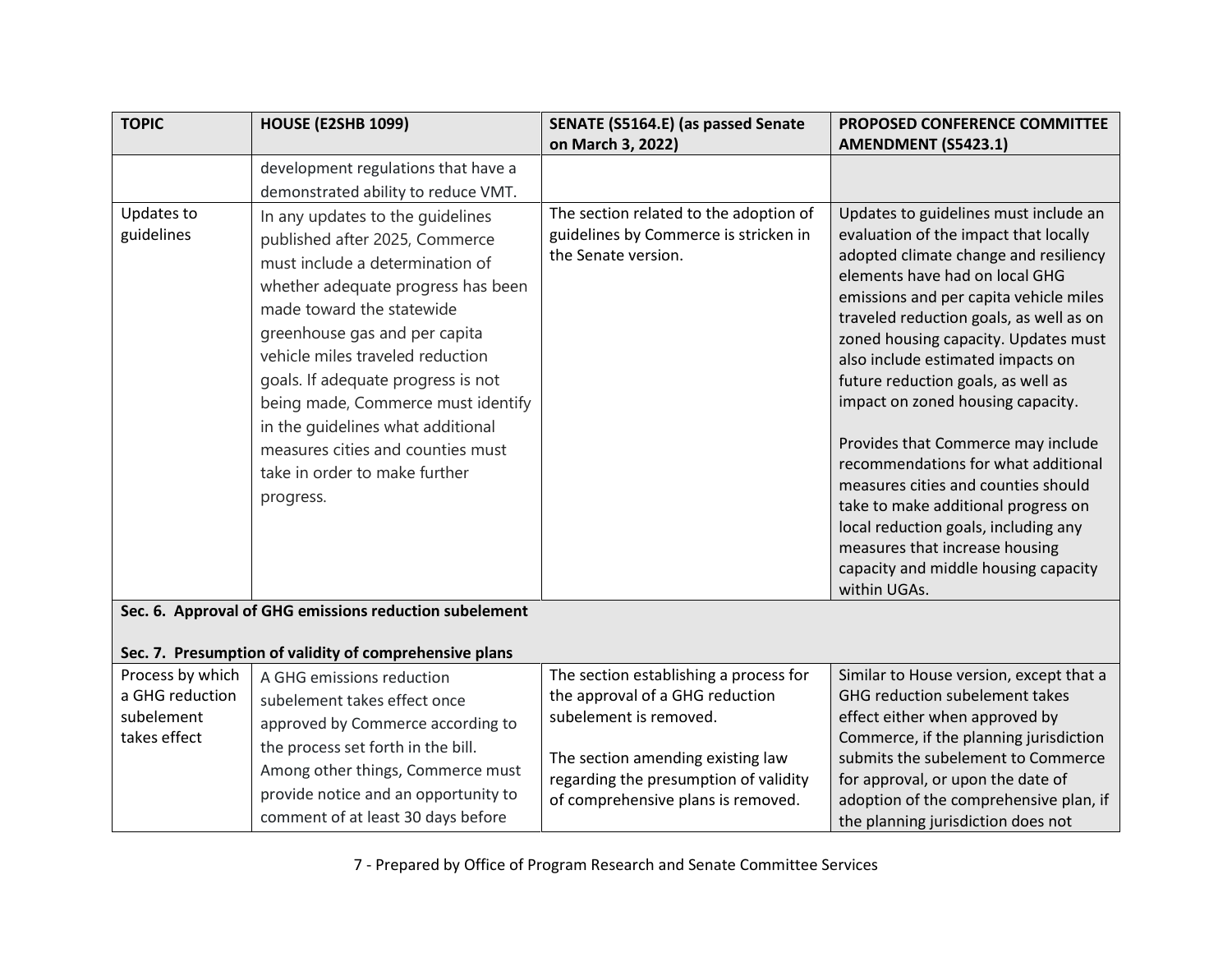| <b>TOPIC</b>                                                                                        | <b>HOUSE (E2SHB 1099)</b>                                                                                                                                                                                                                                                                                              | SENATE (S5164.E) (as passed Senate<br>on March 3, 2022)                                                                                                                                                                                                                                                                             | PROPOSED CONFERENCE COMMITTEE<br><b>AMENDMENT (S5423.1)</b>                                                                                                                                                                                                                                                                                                                                                                                                                                                                                                                                                                                                                                    |
|-----------------------------------------------------------------------------------------------------|------------------------------------------------------------------------------------------------------------------------------------------------------------------------------------------------------------------------------------------------------------------------------------------------------------------------|-------------------------------------------------------------------------------------------------------------------------------------------------------------------------------------------------------------------------------------------------------------------------------------------------------------------------------------|------------------------------------------------------------------------------------------------------------------------------------------------------------------------------------------------------------------------------------------------------------------------------------------------------------------------------------------------------------------------------------------------------------------------------------------------------------------------------------------------------------------------------------------------------------------------------------------------------------------------------------------------------------------------------------------------|
|                                                                                                     | approving a planning jurisdiction's<br>GHG reduction subelement.<br>Commerce's final decision to approve<br>or reject a proposed GHG emissions<br>reduction subelement or amendment<br>may be appealed to the Growth<br>Management Hearings Board.                                                                     |                                                                                                                                                                                                                                                                                                                                     | submit the subelement to Commerce<br>for approval.                                                                                                                                                                                                                                                                                                                                                                                                                                                                                                                                                                                                                                             |
| Sec. 8. Technical assistance                                                                        |                                                                                                                                                                                                                                                                                                                        |                                                                                                                                                                                                                                                                                                                                     |                                                                                                                                                                                                                                                                                                                                                                                                                                                                                                                                                                                                                                                                                                |
| Technical<br>assistance -<br>Development of<br>model climate<br>change and<br>resiliency<br>element | Commerce must develop, in<br>collaboration specified state agencies,<br>and adopt by rule a model climate<br>change and resiliency element that<br>may be used by counties, cities, and<br>multiple-county planning regions for<br>developing and implementing climate<br>change and resiliency plans and<br>policies. | The section related to technical<br>assistance is Section 4 of the Senate<br>version.<br>The direction to Commerce to adopt<br>guidelines is modified to provide that<br>Commerce must adopt by rule a model<br>resiliency element which must<br>address, among other things, changing<br>conditions and extreme weather<br>events. | Similar to House version. Includes<br>factors that Commerce must consider<br>when it prioritizes allocation of<br>technical and financial assistance, as<br>well as a provision that Commerce is<br>required to establish funding levels for<br>grants to community-based<br>organizations for the specific purpose<br>of advancing participation of<br>vulnerable populations and<br>overburdened communities in the<br>planning process.<br>The model climate change and<br>resiliency model is amended to also<br>include voluntary cross-jurisdictional<br>strategies.<br>The scope of cobenefits of climate<br>resilience that the model element<br>must recognize is expanded to include |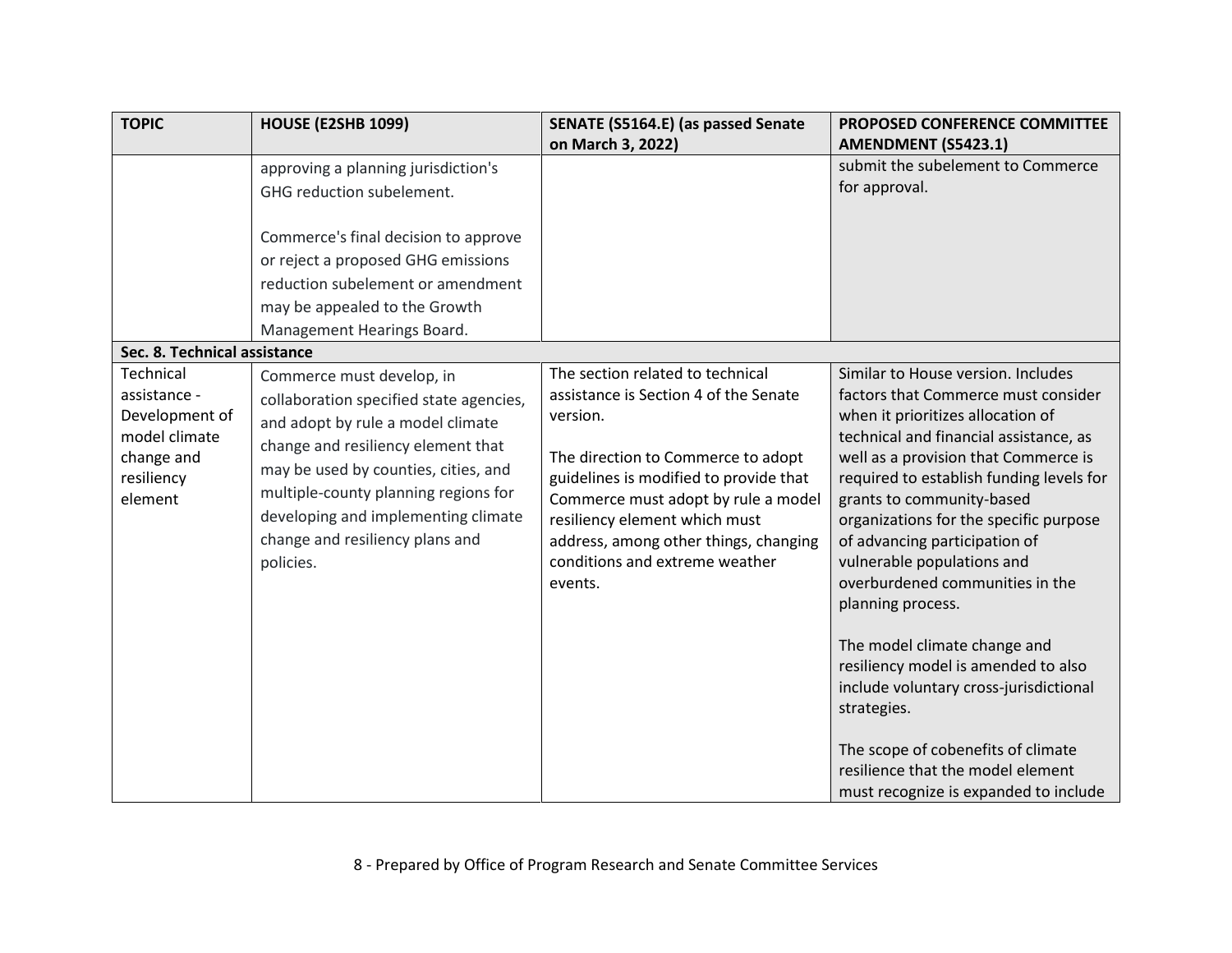| <b>TOPIC</b>          | <b>HOUSE (E2SHB 1099)</b>                            | SENATE (S5164.E) (as passed Senate    | <b>PROPOSED CONFERENCE COMMITTEE</b>  |
|-----------------------|------------------------------------------------------|---------------------------------------|---------------------------------------|
|                       |                                                      | on March 3, 2022)                     | <b>AMENDMENT (S5423.1)</b>            |
|                       |                                                      |                                       | climate change mitigation and         |
|                       |                                                      |                                       | socioeconomic health and resilience.  |
|                       | Sec. 9. Summary of per capita vehicle miles traveled |                                       |                                       |
| Summary of per        | WSDOT must compile, maintain, and                    | The section related to a summary of   | Same as in House version.             |
| capital vehicle       | publish a summary of the per capita                  | per capita vehicle miles traveled is  |                                       |
| miles traveled        | VMT annually in each city in the state,              | removed.                              |                                       |
|                       | and in the unincorporated portions of                |                                       |                                       |
|                       | each county in the state.                            |                                       |                                       |
|                       | Sec. 10. Shoreline master program guidelines         |                                       |                                       |
| Required              | The Department of Ecology (Ecology)                  | Same as in House version              | Same as in House version.             |
| updates to            | must update its shoreline master                     |                                       |                                       |
| shoreline master      | program guidelines to require                        |                                       |                                       |
| program<br>guidelines | shoreline master programs to address                 |                                       |                                       |
|                       | the impact of sea level rise and                     |                                       |                                       |
|                       | increased storm severity on people,                  |                                       |                                       |
|                       | property, and shoreline natural                      |                                       |                                       |
|                       | resources and the environment.                       |                                       |                                       |
| Sec. 11. Definitions  |                                                      |                                       |                                       |
| "Per capita           | "Per capita vehicle miles traveled"                  | The section related to definitions is | The section related to definitions is |
| vehicle miles         | means the number of miles traveled                   | Section 6 of the Senate version.      | Section 14 of the proposed conference |
| traveled"             | using cars and light trucks in a calendar            |                                       | committee amendment.                  |
|                       | year divided by the number of                        | The definition of per capita vehicle  |                                       |
|                       | residents in Washington. The                         | miles traveled is removed.            | Same as in House version.             |
|                       | calculation of this value excludes                   |                                       |                                       |
|                       | vehicle miles driven conveying freight.              |                                       |                                       |
| "Active               | "Active transportation" means forms                  | Same as in House version              | Same as in House version              |
| transportation"       | of pedestrian mobility including                     |                                       |                                       |
|                       | walking or running, the use of a                     |                                       |                                       |
|                       | mobility assistive device such as a                  |                                       |                                       |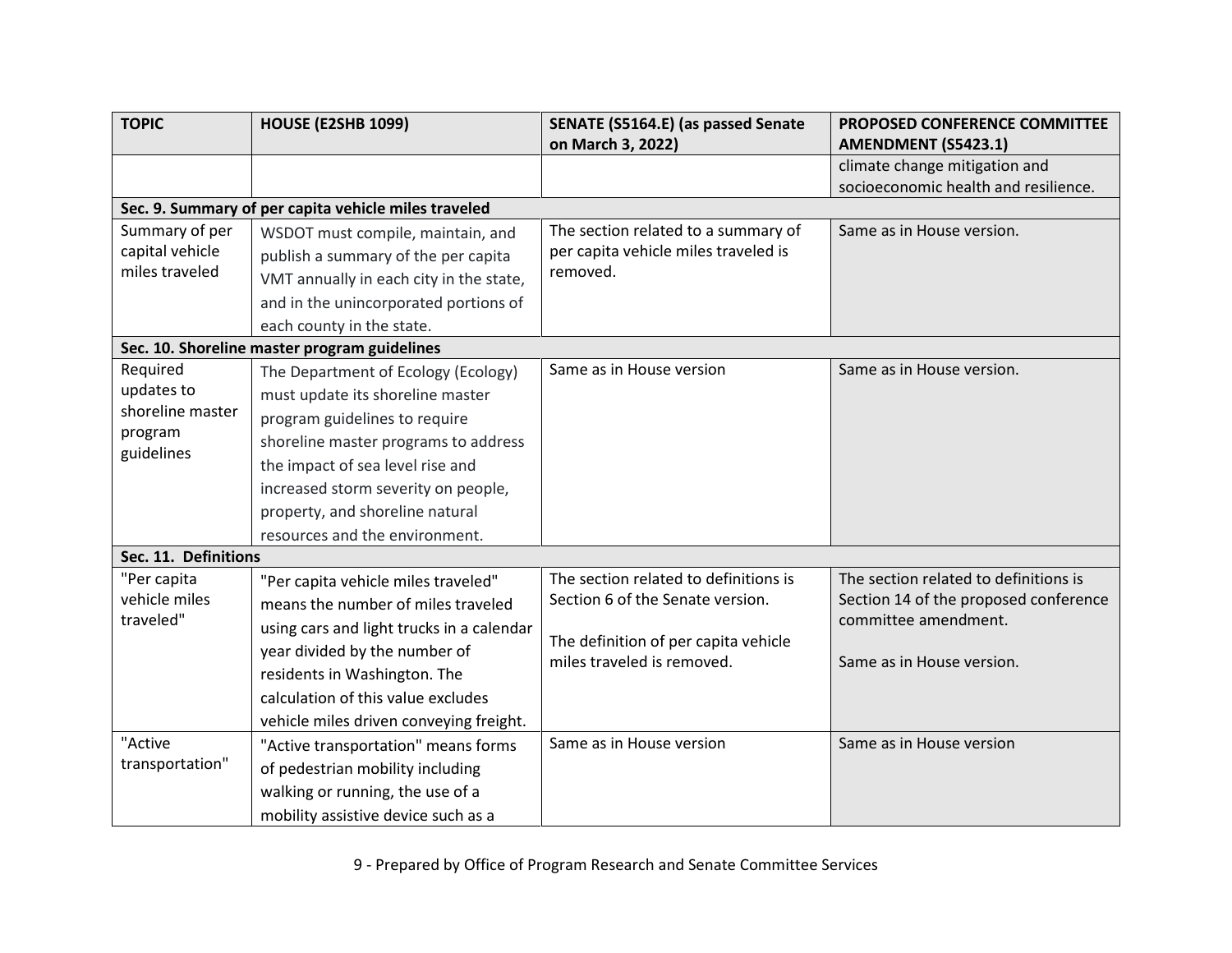| <b>TOPIC</b>    | <b>HOUSE (E2SHB 1099)</b>                | SENATE (S5164.E) (as passed Senate | PROPOSED CONFERENCE COMMITTEE |
|-----------------|------------------------------------------|------------------------------------|-------------------------------|
|                 |                                          | on March 3, 2022)                  | <b>AMENDMENT (S5423.1)</b>    |
|                 | wheelchair, bicycling and cycling        |                                    |                               |
|                 | irrespective of the number of wheels,    |                                    |                               |
|                 | and the use of small personal devices    |                                    |                               |
|                 | such as foot scooters or skateboards.    |                                    |                               |
|                 | Active transportation includes both      |                                    |                               |
|                 | traditional and electric assist bicycles |                                    |                               |
|                 | and other devices. Planning for active   |                                    |                               |
|                 | transportation must consider and         |                                    |                               |
|                 | address accommodation pursuant to        |                                    |                               |
|                 | the Americans with disabilities act and  |                                    |                               |
|                 | the distinct needs of each form of       |                                    |                               |
|                 | active transportation.                   |                                    |                               |
| "Transportation | "Transportation system" means all        | Same as in House version           | Same as in House version      |
| system"         | infrastructure and services for all      |                                    |                               |
|                 | forms of transportation within a         |                                    |                               |
|                 | geographical area, irrespective of the   |                                    |                               |
|                 | responsible jurisdiction or              |                                    |                               |
|                 | transportation provider.                 |                                    |                               |
| "Environmental  | "Environmental justice" means the fair   | Same as in House version           | Same as in House version      |
| justice"        | treatment and meaningful                 |                                    |                               |
|                 | involvement of all people regardless of  |                                    |                               |
|                 | race, color, national origin, or income  |                                    |                               |
|                 | with respect to development,             |                                    |                               |
|                 | implementation, and enforcement of       |                                    |                               |
|                 | environmental laws, regulations, and     |                                    |                               |
|                 | policies; with a focus on the equitable  |                                    |                               |
|                 | distribution of resources, benefits, and |                                    |                               |
|                 | burdens in a manner that prioritizes     |                                    |                               |
|                 | communities that experience the          |                                    |                               |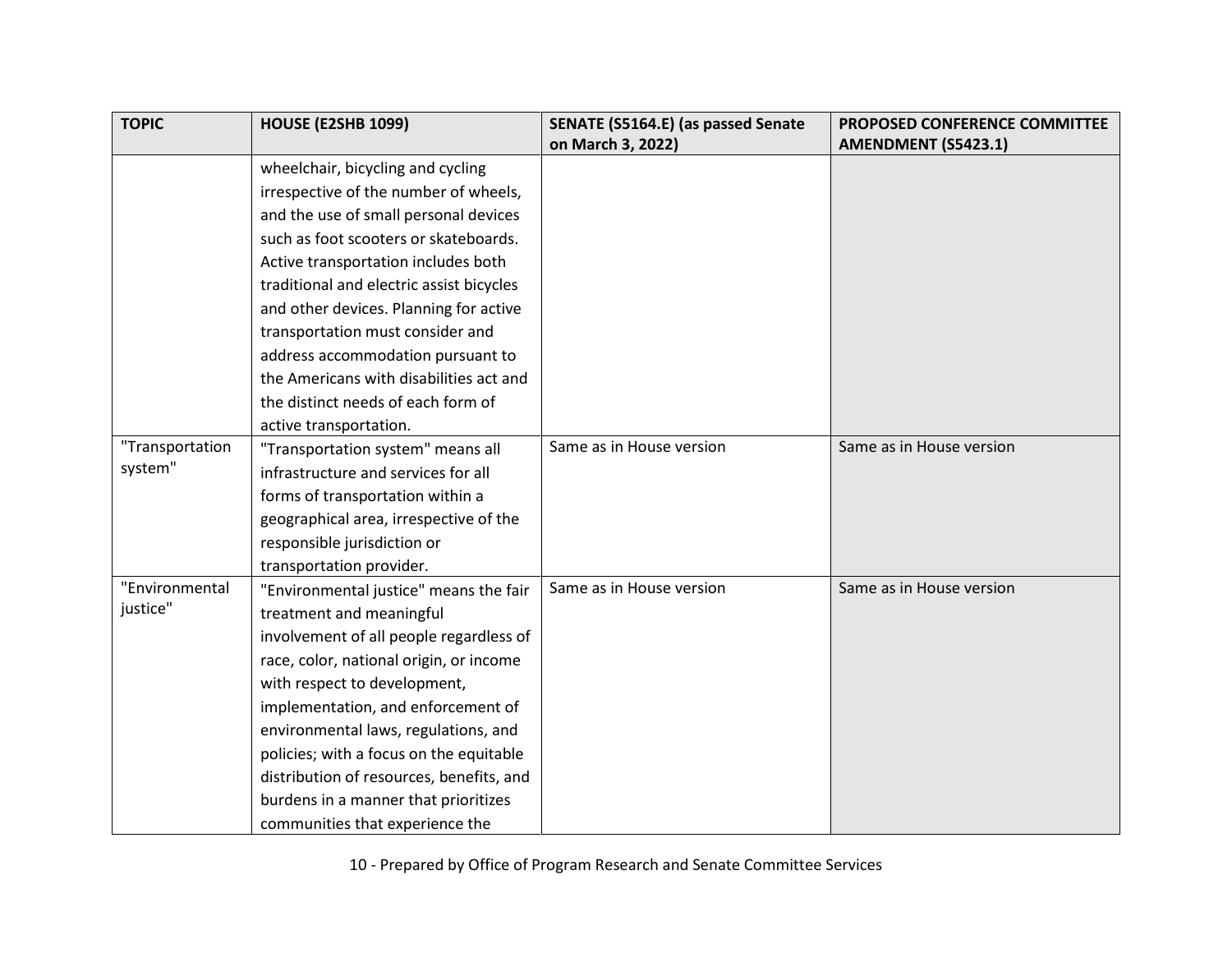| <b>TOPIC</b>    | <b>HOUSE (E2SHB 1099)</b>                 | SENATE (S5164.E) (as passed Senate       | PROPOSED CONFERENCE COMMITTEE |
|-----------------|-------------------------------------------|------------------------------------------|-------------------------------|
|                 |                                           | on March 3, 2022)                        | <b>AMENDMENT (S5423.1)</b>    |
|                 | greatest inequities, disproportionate     |                                          |                               |
|                 | impacts, and have the greatest unmet      |                                          |                               |
|                 | needs.                                    |                                          |                               |
| "Active         | "Active transportation facilities"        | Same as in House version                 | Same as in House version      |
| transportation  | means facilities provided for the safety  |                                          |                               |
| facilities"     | and mobility of active transportation     |                                          |                               |
|                 | users including, but not limited to,      |                                          |                               |
|                 | trails, as defined in RCW 47.30.005,      |                                          |                               |
|                 | sidewalks, bike lanes, shared-use         |                                          |                               |
|                 | paths, and other facilities in the public |                                          |                               |
|                 | right-of-way.                             |                                          |                               |
| "Greenspace"    | Not included                              | "Greenspace" means an area of land,      | Same as in Senate version     |
|                 |                                           | vegetated by natural features such as    |                               |
|                 |                                           | grass, trees, or shrubs, within an urban |                               |
|                 |                                           | context and less than one acre in size   |                               |
|                 |                                           | that creates public value through one    |                               |
|                 |                                           | or more of several specified attributes, |                               |
|                 |                                           | including that it promotes recreational  |                               |
|                 |                                           | and aesthetic values.                    |                               |
| "Green          | Not included                              | "Green infrastructure" means a wide      | Same as in Senate version     |
| infrastructure" |                                           | array of natural assets, built           |                               |
|                 |                                           | structures, and management practices     |                               |
|                 |                                           | at multiple scales that manage wet       |                               |
|                 |                                           | weather and that maintain and restore    |                               |
|                 |                                           | natural hydrology by storing,            |                               |
|                 |                                           | infiltrating, evapotranspiring, and      |                               |
|                 |                                           | harvesting and using stormwater.         |                               |
|                 |                                           |                                          |                               |
|                 |                                           |                                          |                               |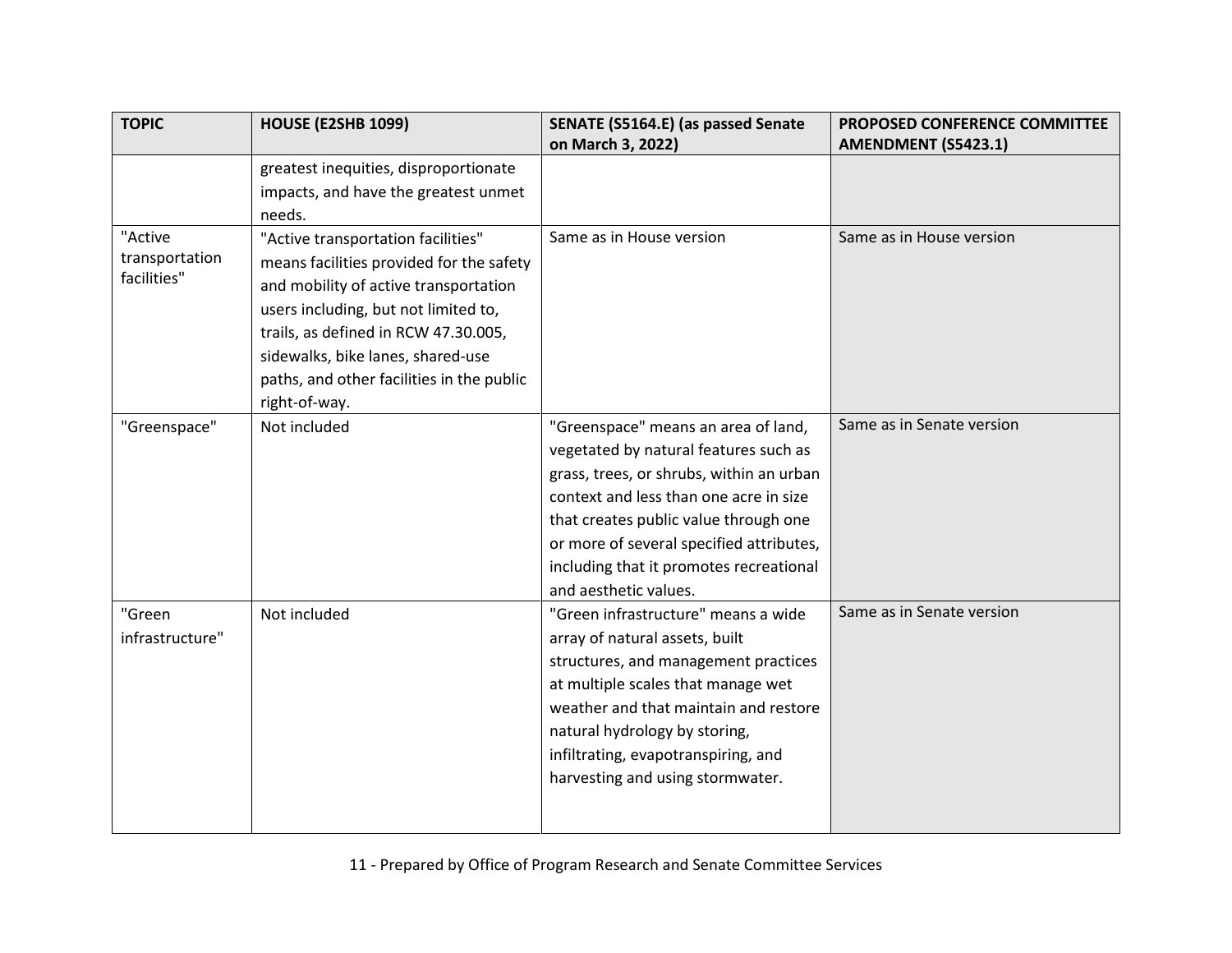| <b>TOPIC</b>              | <b>HOUSE (E2SHB 1099)</b> | SENATE (S5164.E) (as passed Senate | <b>PROPOSED CONFERENCE COMMITTEE</b>                                                                                                                                                                                                                                                                                                                                                                                                                                                                                                                                                                                         |
|---------------------------|---------------------------|------------------------------------|------------------------------------------------------------------------------------------------------------------------------------------------------------------------------------------------------------------------------------------------------------------------------------------------------------------------------------------------------------------------------------------------------------------------------------------------------------------------------------------------------------------------------------------------------------------------------------------------------------------------------|
|                           |                           | on March 3, 2022)                  | <b>AMENDMENT (S5423.1)</b>                                                                                                                                                                                                                                                                                                                                                                                                                                                                                                                                                                                                   |
| "Cottage<br>housing"      | Not included              | Not included                       | "Cottage housing" means at least four<br>residential units on a lot with a<br>common open space that is either<br>owned in common, or has units owned<br>as condominium units with property<br>owned in common and a minimum of<br>20 percent of the lot size as open<br>space.                                                                                                                                                                                                                                                                                                                                              |
| "Courtyard<br>apartments" | Not included              | Not included                       | "Courtyard apartments" means up to<br>four attached dwelling units arranged<br>on two or three sides of a central<br>courtyard or lawn area.                                                                                                                                                                                                                                                                                                                                                                                                                                                                                 |
| "Major transit<br>stop"   | Not included              | Not included                       | "Major transit stop" means:<br>(a) A stop on a high capacity<br>transportation system funded or<br>expanded under the provisions of<br>chapter 81.104 RCW;<br>(b) Commuter rail stops;<br>(c) Stops on rail or fixed guideway<br>systems, including transitways;<br>(d) Stops on bus rapid transit routes or<br>routes that run on high occupancy<br>vehicle lanes;<br>(e) Stops for a bus or other transit<br>mode providing actual fixed route<br>service at intervals of at least 15<br>minutes for at least five hours during<br>the peak hours of operation on<br>weekdays; or<br>(f) Washington state ferry terminals. |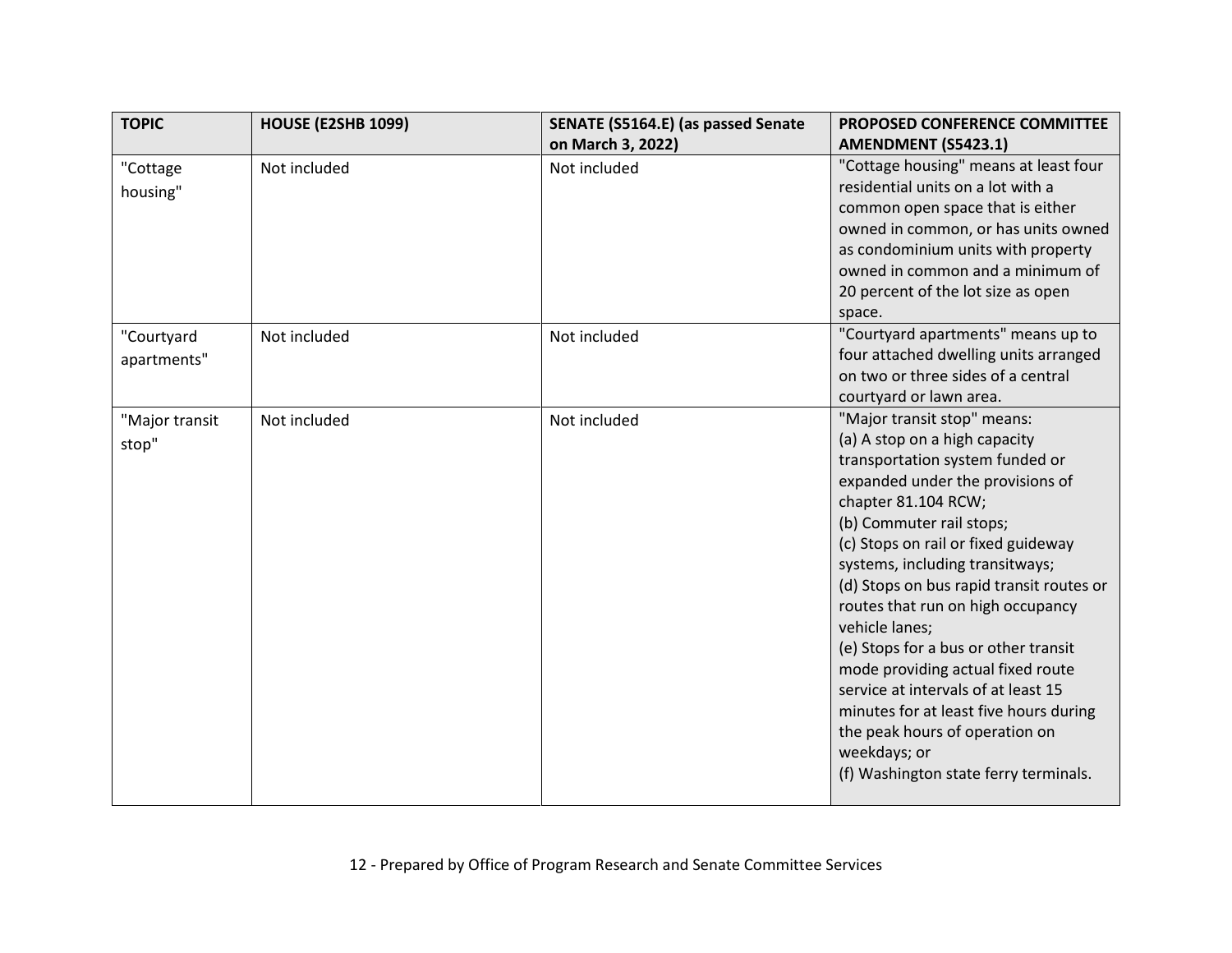| <b>TOPIC</b>                                                          | <b>HOUSE (E2SHB 1099)</b>                     | SENATE (S5164.E) (as passed Senate   | <b>PROPOSED CONFERENCE COMMITTEE</b>    |
|-----------------------------------------------------------------------|-----------------------------------------------|--------------------------------------|-----------------------------------------|
|                                                                       |                                               | on March 3, 2022)                    | <b>AMENDMENT (S5423.1)</b>              |
| "Middle housing"                                                      | Not included                                  | Not included                         | "Middle housing" means duplexes,        |
|                                                                       |                                               |                                      | triplexes, fourplexes, attached and     |
|                                                                       |                                               |                                      | detached accessory dwelling units,      |
|                                                                       |                                               |                                      | cottage housing, stacked flats,         |
|                                                                       |                                               |                                      | townhouses, and courtyard               |
|                                                                       |                                               |                                      | apartments.                             |
| "Stacked flat"                                                        | Not included                                  | Not included                         | "Stacked flat" means dwelling units in  |
|                                                                       |                                               |                                      | a two or three story residential        |
|                                                                       |                                               |                                      | building on a residential zoned lot in  |
|                                                                       |                                               |                                      | which each floor may be separately      |
|                                                                       |                                               |                                      | rented or owned and is a discrete       |
|                                                                       |                                               |                                      | dwelling unit.                          |
| "Townhouses"                                                          | Not included                                  | Not included                         | "Townhouses" means dwelling units       |
|                                                                       |                                               |                                      | constructed in a row of two or more     |
|                                                                       |                                               |                                      | attached units, where each dwelling     |
|                                                                       |                                               |                                      | unit is located on an individual lot or |
|                                                                       |                                               |                                      | parcel and shares at least one common   |
|                                                                       |                                               |                                      | wall with an adjacent unit.             |
|                                                                       | Sec. 12. Comprehensive flood management plans |                                      |                                         |
| Required                                                              | The required elements of a                    | The section related to comprehensive | The section related to comprehensive    |
| elements of a                                                         | comprehensive flood control                   | flood management plans is Section 7  | flood management plans is Section 11    |
| comprehensive                                                         | management plan, if a county chooses          | of the Senate version.               | of the proposed conference              |
| flood                                                                 | to adopt such a plan, are expanded to         |                                      | committee amendment.                    |
| management                                                            | include a consideration of climate            | Same as in House version             |                                         |
| plan                                                                  | change impacts, including the impact          |                                      | Same as in House version                |
|                                                                       | of sea level rise and increased storm         |                                      |                                         |
|                                                                       | severity on people, property, natural         |                                      |                                         |
|                                                                       | resources, and the environment.               |                                      |                                         |
| Sec. 13. State Environmental Policy Act (SEPA) exemptions from appeal |                                               |                                      |                                         |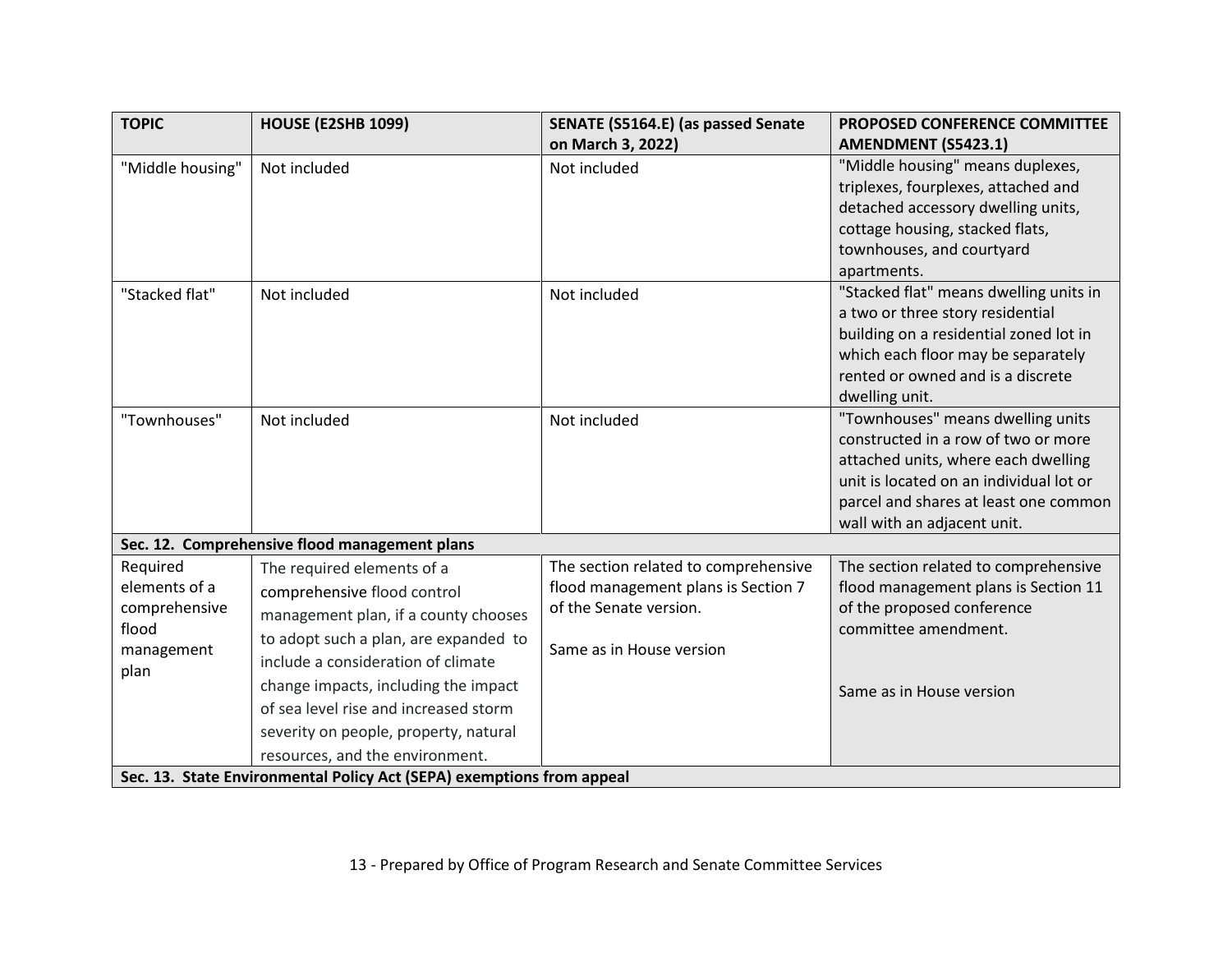| <b>TOPIC</b>                                                                                   | <b>HOUSE (E2SHB 1099)</b>                                                                                                                                                                                                                                                                                                                                                                                                                                                                                                                                                                                                                                                        | SENATE (S5164.E) (as passed Senate                                                                | PROPOSED CONFERENCE COMMITTEE                                                                                                     |
|------------------------------------------------------------------------------------------------|----------------------------------------------------------------------------------------------------------------------------------------------------------------------------------------------------------------------------------------------------------------------------------------------------------------------------------------------------------------------------------------------------------------------------------------------------------------------------------------------------------------------------------------------------------------------------------------------------------------------------------------------------------------------------------|---------------------------------------------------------------------------------------------------|-----------------------------------------------------------------------------------------------------------------------------------|
|                                                                                                |                                                                                                                                                                                                                                                                                                                                                                                                                                                                                                                                                                                                                                                                                  | on March 3, 2022)                                                                                 | AMENDMENT (S5423.1)                                                                                                               |
| Certain actions<br>are exempt from<br>appeal under the<br>State<br>Environmental<br>Policy Act | The adoption of ordinances,<br>amendments to comprehensive plans,<br>and other related nonproject actions<br>taken by a county or city to implement<br>the planning guidelines published by<br>Commerce are not subject to appeal<br>under SEPA.                                                                                                                                                                                                                                                                                                                                                                                                                                 | The section related to SEPA appeal<br>exemptions is removed in the Senate<br>version.             | The SEPA appeal exemption section is<br>Section 12 in the proposed conference<br>committee amendment.<br>Same as in House version |
| Sec. 14. Funding                                                                               |                                                                                                                                                                                                                                                                                                                                                                                                                                                                                                                                                                                                                                                                                  |                                                                                                   |                                                                                                                                   |
| Compliance with<br>certain<br>provisions of the<br>bill is subject to<br>funding               | The obligation of local governments to<br>comply with the requirements<br>established in the amendments to the<br>requirements of comprehensive plans<br>under the GMA and the updated<br>shoreline master program guidelines<br>adopted by Ecology is contingent on<br>the provision of state funding to local<br>governments for the specific purpose<br>of complying with these<br>requirements.<br>The obligation of local governments to<br>comply with the requirements listed<br>above takes effect two years after the<br>date the Legislature appropriates state<br>funding to provide to local<br>governments for the purpose of<br>complying with these requirements. | The section related to funding is<br>Section 8 of the Senate version.<br>Same as in House version | The section related to funding is<br>Section 13 of the proposed conference<br>committee amendment.<br>Same as in House version    |
| Sec. 15. Null and void clause                                                                  |                                                                                                                                                                                                                                                                                                                                                                                                                                                                                                                                                                                                                                                                                  |                                                                                                   |                                                                                                                                   |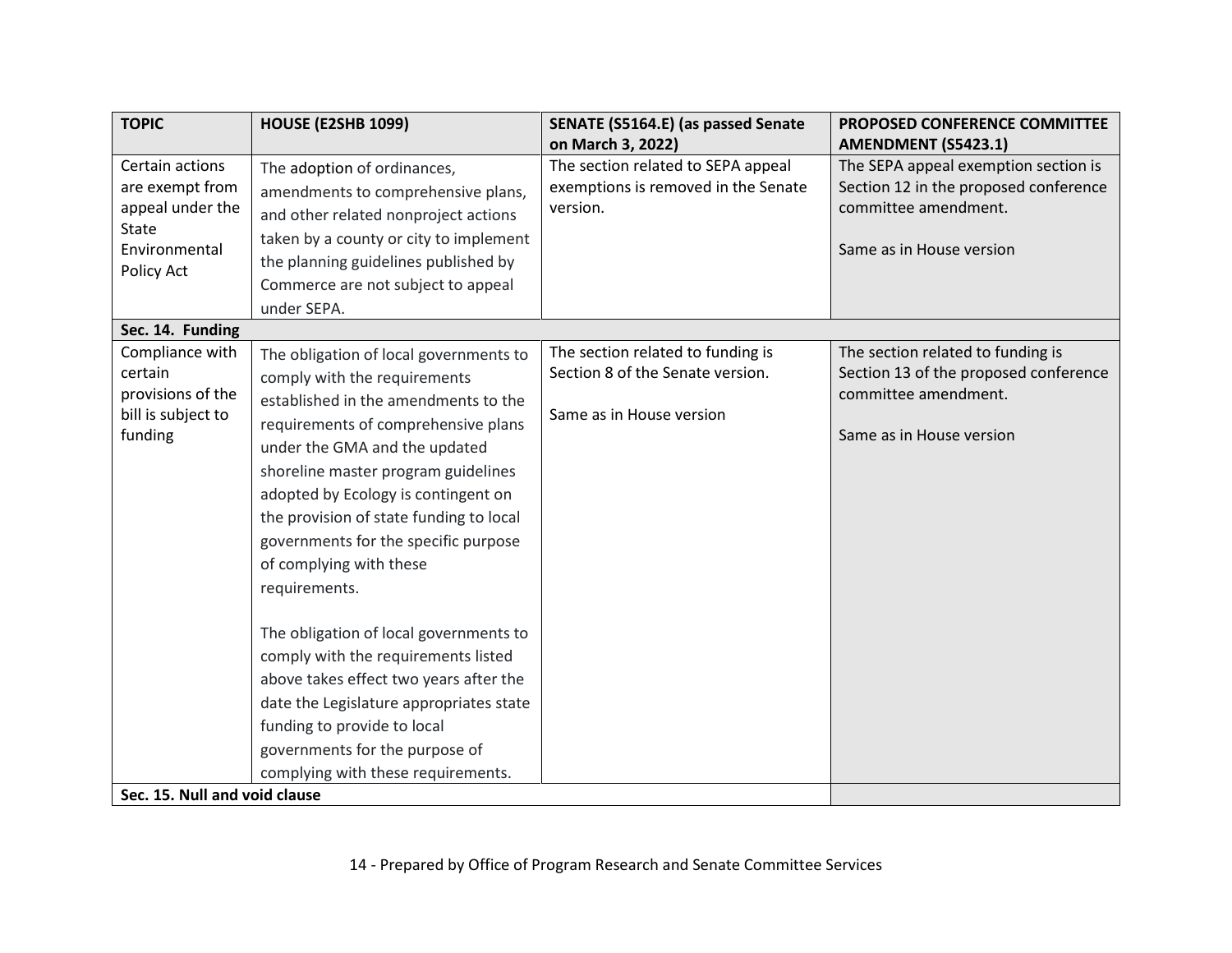| <b>TOPIC</b>                                          | <b>HOUSE (E2SHB 1099)</b>                 | SENATE (S5164.E) (as passed Senate             | PROPOSED CONFERENCE COMMITTEE                                           |
|-------------------------------------------------------|-------------------------------------------|------------------------------------------------|-------------------------------------------------------------------------|
|                                                       |                                           | on March 3, 2022)                              | AMENDMENT (S5423.1)                                                     |
| Null and void                                         | If specific funding for the purposes of   | The null and void clause is Section 9 of       | The null and void clause is Section 18                                  |
| clause                                                | the act, referencing the act by bill or   | the Senate versions.                           | of the proposed conference                                              |
|                                                       | chapter number, is not provided by        |                                                | committee amendment.                                                    |
|                                                       | June 30, 2021, in the omnibus             | The null and void clause is amended to         |                                                                         |
|                                                       | appropriations act, act is null and void. | change the deadline to June 30, 2022.          | Same as in Senate version.                                              |
|                                                       |                                           | Real estate excise tax density incentive zones |                                                                         |
| Sec. 15 (of proposed conference committee amendment). |                                           | Not included in Senate version                 |                                                                         |
| Authority                                             | Not included in House version             |                                                | Planning counties and cities are<br>authorized to establish real estate |
|                                                       |                                           |                                                | excise tax (REET) density incentive                                     |
|                                                       |                                           |                                                | zones. A REET density incentive zone                                    |
|                                                       |                                           |                                                | is an area within an urban growth area                                  |
|                                                       |                                           |                                                | where the city or county adopts zoning                                  |
|                                                       |                                           |                                                | and development regulations to                                          |
|                                                       |                                           |                                                | increase housing supply by allowing                                     |
|                                                       |                                           |                                                | construction of additional housing                                      |
|                                                       |                                           |                                                | types as outright permitted uses. Upon                                  |
|                                                       |                                           |                                                | establishing an incentive zone, the                                     |
|                                                       |                                           |                                                | local government receives a portion of                                  |
|                                                       |                                           |                                                | the state REET imposed for sales of                                     |
|                                                       |                                           |                                                | qualified residential dwelling units                                    |
|                                                       |                                           |                                                | within the incentive zone.                                              |
| Qualified                                             | Not included in House version             | Not included in Senate version                 | A qualified residential dwelling is                                     |
| residential                                           |                                           |                                                | either an individual residential                                        |
| dwelling units                                        |                                           |                                                | dwelling unit or a residential building                                 |
|                                                       |                                           |                                                | of two or more dwelling units                                           |
|                                                       |                                           |                                                | constructed within an incentive zone                                    |
|                                                       |                                           |                                                | that achieves a net increase in the                                     |
|                                                       |                                           |                                                | total number of residential dwelling                                    |
|                                                       |                                           |                                                | units compared to the maximum                                           |
|                                                       |                                           |                                                | number of residential dwelling units                                    |
|                                                       |                                           |                                                | that could have been built prior to the                                 |
|                                                       |                                           |                                                | adoption of zoning and development                                      |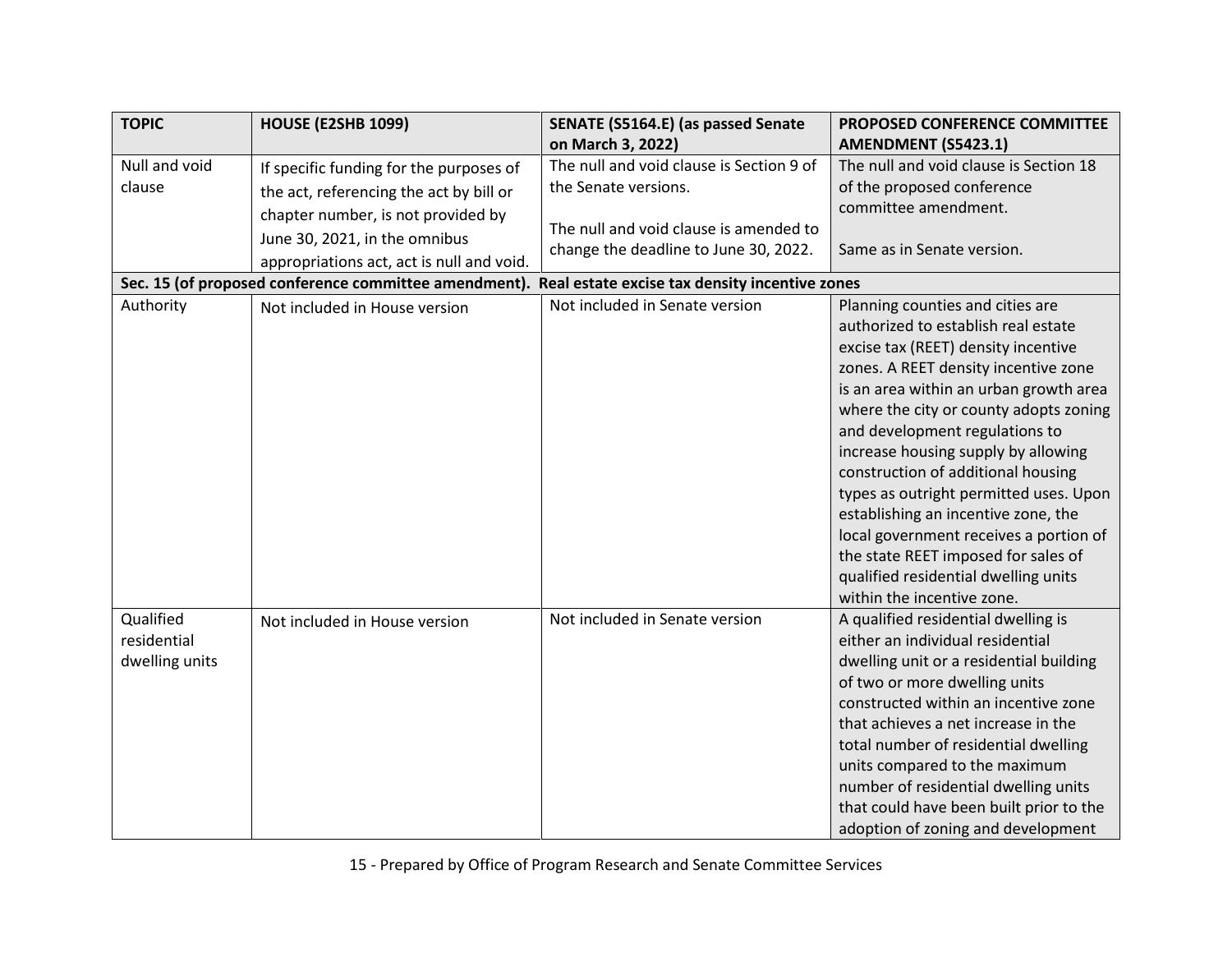| <b>TOPIC</b>                                 | <b>HOUSE (E2SHB 1099)</b>                             | SENATE (S5164.E) (as passed Senate | PROPOSED CONFERENCE COMMITTEE                                                                                                                                                                                                                                                                                                                                                                                                                   |
|----------------------------------------------|-------------------------------------------------------|------------------------------------|-------------------------------------------------------------------------------------------------------------------------------------------------------------------------------------------------------------------------------------------------------------------------------------------------------------------------------------------------------------------------------------------------------------------------------------------------|
|                                              |                                                       | on March 3, 2022)                  | <b>AMENDMENT (S5423.1)</b>                                                                                                                                                                                                                                                                                                                                                                                                                      |
|                                              |                                                       |                                    | regulations creating the incentive<br>zone. To be included as qualified<br>residential dwelling units, the units<br>must be restricted from being offered<br>as short-term rentals for more than 30<br>days a year for the first 15 years after<br>construction, and the county or city<br>must determine how the residential<br>dwelling units are to be restricted from<br>being short-term rentals within their<br>respective jurisdictions. |
| Timing to<br>designate an<br>incentive zone  | Not included in House version                         | Not included in Senate version     | An incentive zone may not be<br>established later than one year after<br>the date by which a city or county is<br>required to update its comprehensive<br>plan. Once an incentive zone is<br>established, a qualified residential<br>dwelling unit may be constructed at<br>any time.                                                                                                                                                           |
|                                              | Sec. 16 (of proposed conference committee amendment). | Real estate excise tax             |                                                                                                                                                                                                                                                                                                                                                                                                                                                 |
| Distribution of<br>real estate excise<br>tax | Not included in House version                         | Not included in Senate version     | Beginning July 1, 2023, the REET<br>collected within an incentive zone is<br>distributed to a county or city as<br>follows:<br>-for a qualified residential dwelling<br>unit located less than or equal to 0.25<br>miles from a mass transit stop, 50<br>percent of the amounts collected to<br>the city or county where the dwelling<br>is located; and<br>-for a qualified residential dwelling<br>unit located more than 0.25 miles          |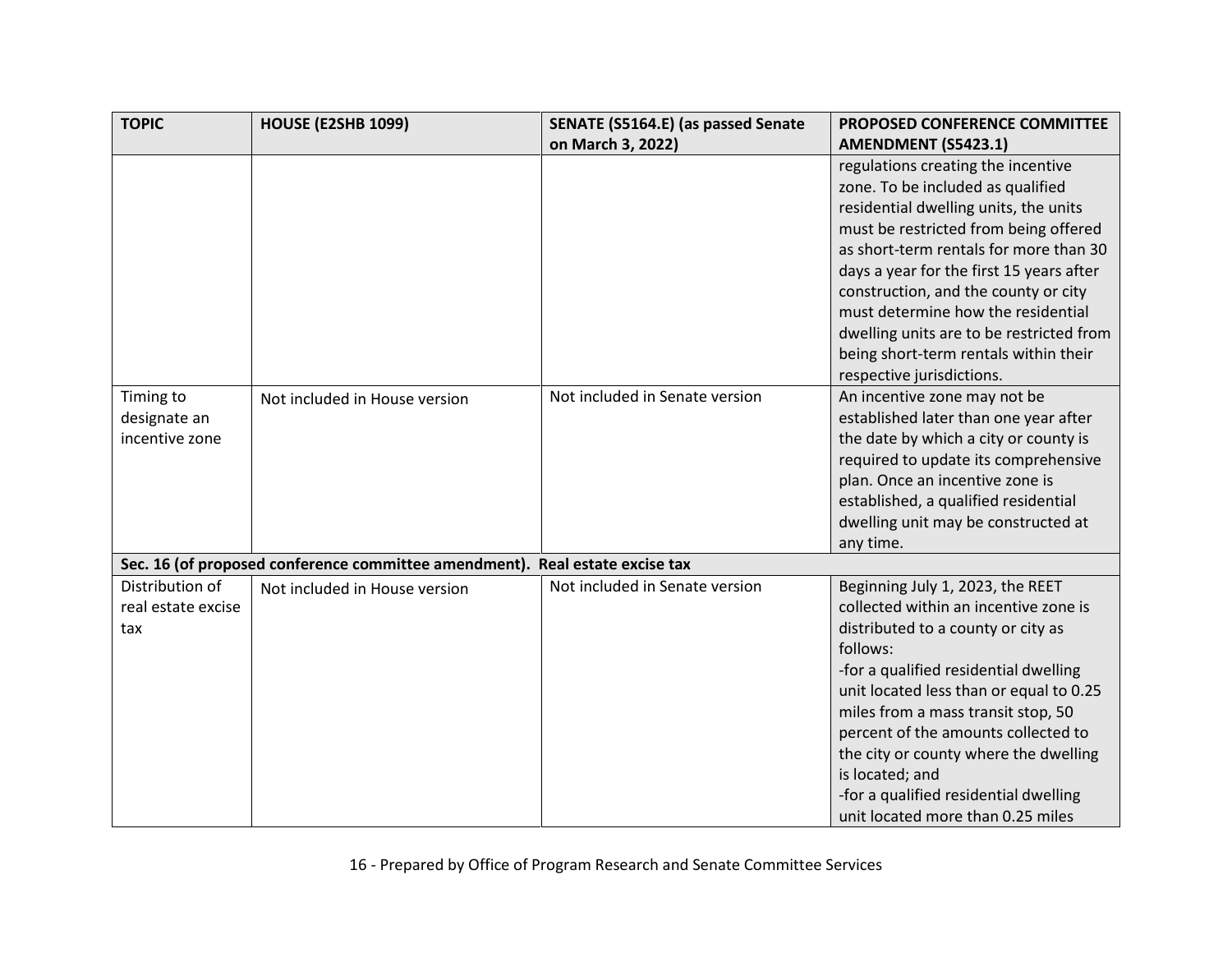| <b>TOPIC</b>      | <b>HOUSE (E2SHB 1099)</b>                                                                      | SENATE (S5164.E) (as passed Senate | PROPOSED CONFERENCE COMMITTEE            |
|-------------------|------------------------------------------------------------------------------------------------|------------------------------------|------------------------------------------|
|                   |                                                                                                | on March 3, 2022)                  | <b>AMENDMENT (S5423.1)</b>               |
|                   |                                                                                                |                                    | from a mass transit stop, 25 percent of  |
|                   |                                                                                                |                                    | the amounts collected to the city or     |
|                   |                                                                                                |                                    | county where the dwelling is located.    |
|                   |                                                                                                |                                    |                                          |
|                   |                                                                                                |                                    | The distribution to a city or county     |
|                   |                                                                                                |                                    | applies to both the initial and all      |
|                   |                                                                                                |                                    | subsequent sales of a qualified          |
|                   |                                                                                                |                                    | residential dwelling unit if the         |
|                   |                                                                                                |                                    | residential dwelling unit continues to   |
|                   |                                                                                                |                                    | meet the original requirements of a      |
|                   |                                                                                                |                                    | qualified residential dwelling unit.     |
|                   |                                                                                                |                                    | Counties must revalidate that the        |
|                   |                                                                                                |                                    | residential dwelling unit continues to   |
|                   |                                                                                                |                                    | meet the original applicable             |
|                   |                                                                                                |                                    | requirements on each subsequent sale     |
|                   |                                                                                                |                                    | of the residential dwelling unit.        |
| Uses by city and  |                                                                                                |                                    | The amounts distributed to a city and    |
| county of real    |                                                                                                |                                    | county may only be used for:             |
| estate excise tax |                                                                                                |                                    | -implementation of the housing           |
| proceeds          |                                                                                                |                                    | element of the comprehensive plan        |
|                   |                                                                                                |                                    | under the GMA;                           |
|                   |                                                                                                |                                    | -costs for infrastructure, construction, |
|                   |                                                                                                |                                    | and service support for moderate, low,   |
|                   |                                                                                                |                                    | very low, and extremely low-income       |
|                   |                                                                                                |                                    | housing;                                 |
|                   |                                                                                                |                                    | -construction of capital facilities that |
|                   |                                                                                                |                                    | promote livable and walkable             |
|                   |                                                                                                |                                    | neighborhoods; or                        |
|                   |                                                                                                |                                    | -creation of permanently affordable      |
|                   |                                                                                                |                                    | homeownership.                           |
|                   | Sec. 17 (of proposed conference committee amendment). Deposits of real estate excise tax funds |                                    |                                          |